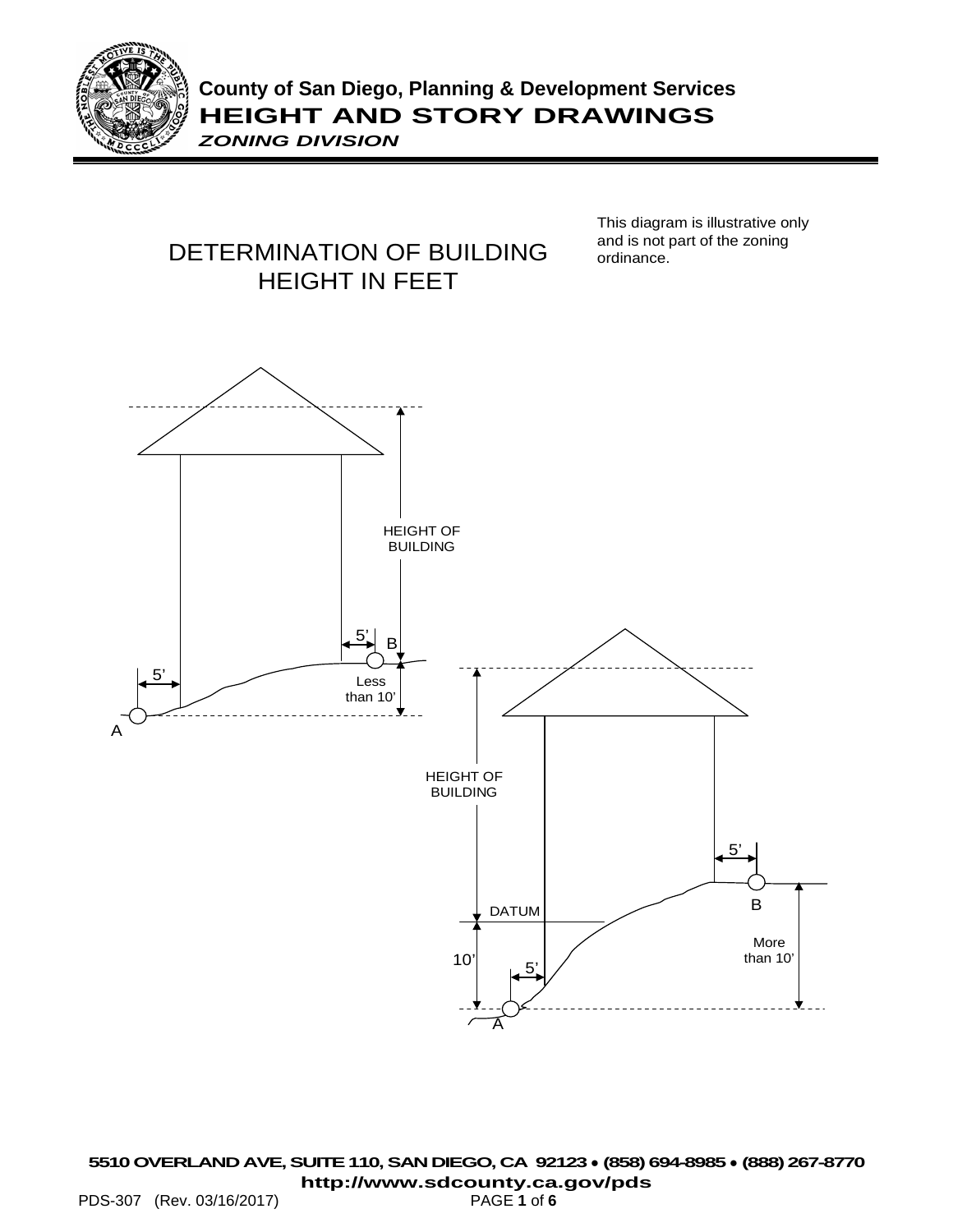

#### **County of San Diego, PDS, Zoning Division HEIGHT AND STORY DRAWINGS**

*Continued*



**This "basement" is not a basement**, because the finished floor level directly above is more than 6 feet above the adjacent elevation for more than 50% of the total perimeter.

#### **Total perimeter is 50' + 50' + 50' + 50' = 200'**. **Perimeter at which floor above is 6' above adjacent elevation is 38' + 37" + 50' = 126'. 126' is more than 200/2 or more than 100'; therefore, it's a story.**

**Story is defined as** "That portion of a building included between the upper surface of any floor and the upper surface of the floor next above, except that the topmost story shall be that portion of a building included between the upper surface of the topmost floor and the ceiling or roof above (see "Attic Story" and "Crawl Space"). The maximum height of a story between floors shall be 14 feet. If the finished floor level directly above a basement, cellar, or unused under-floor space is more than 6 feet above the adjacent elevation for more than 50 percent of the total perimeter or is more than 12 feet above the adjacent elevation at any point, such basement, cellar or unused under-floor space shall be considered as a story. The total perimeter shall be measured along the outer limits of the area of the floor level in question. The adjacent elevation shall be grade as defined herein but shall not include fill material that has been mounded or placed for landscaping, thermal insulation, sound attenuation or for any other purpose if such mounding or placement would allow additional floor levels or building heights greater than otherwise permitted."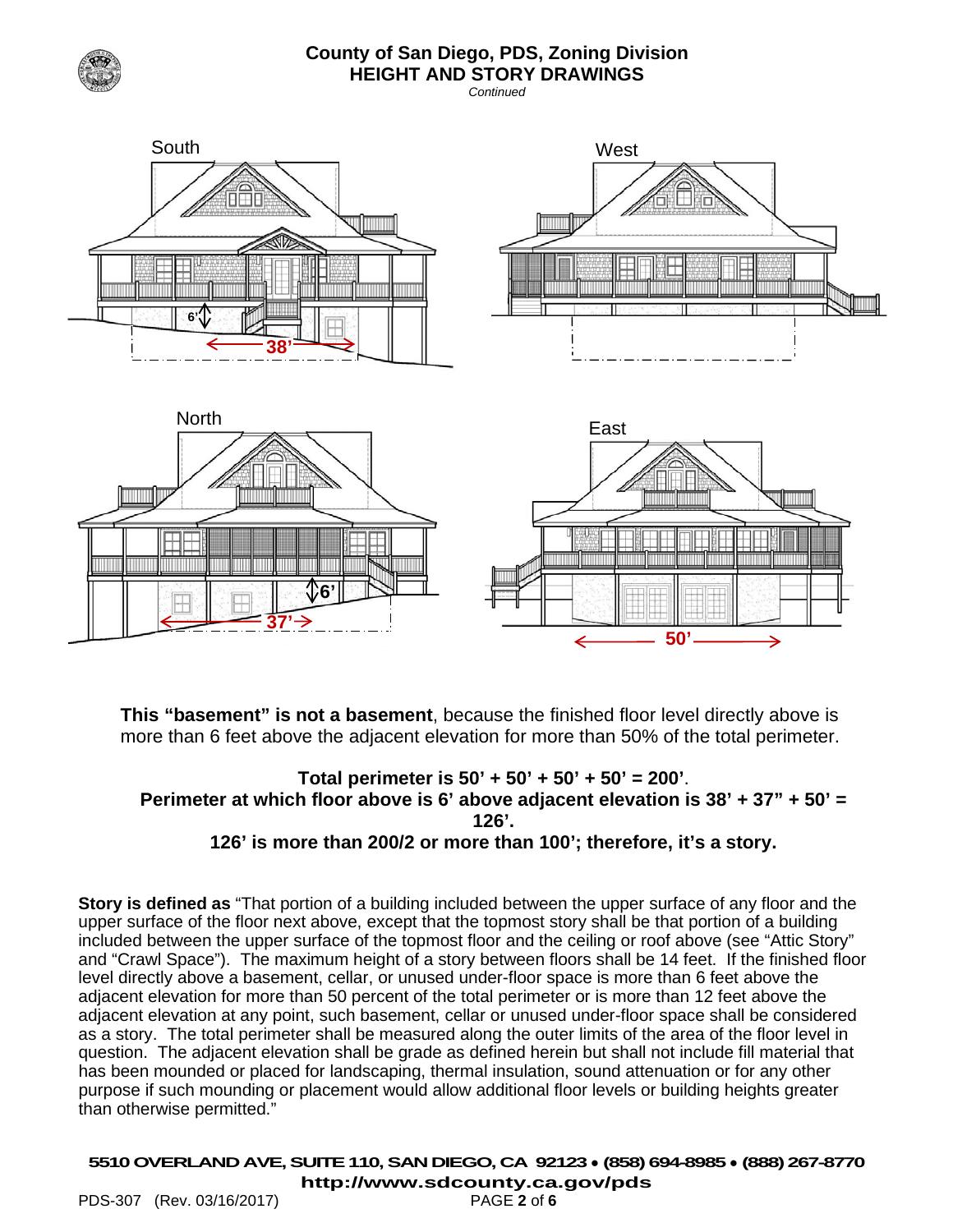

Height

Building

## **County of San Diego, PDS, Zoning Division HEIGHT AND STORY DRAWINGS**

*Continued*

# MANSARD ROOF

This diagram is illustrative only and is not part of the zoning ordinance.

Mansard roofs are roofs with the top gable having a slope not greater than 1 in 12. Height of buildings with mansard roofs are measured from grade to deck line or bottom of the gable.



The roof-building boundary is not steeper than 1 horizontal to 2 vertical, therefore the entire structure Is "roof" and with the top gable slope not greater than 1 in 12, the roof becomes mansard and the height is measured from the grade to the deck line.





The height of the building is measured from grade to the average height of the highest gable.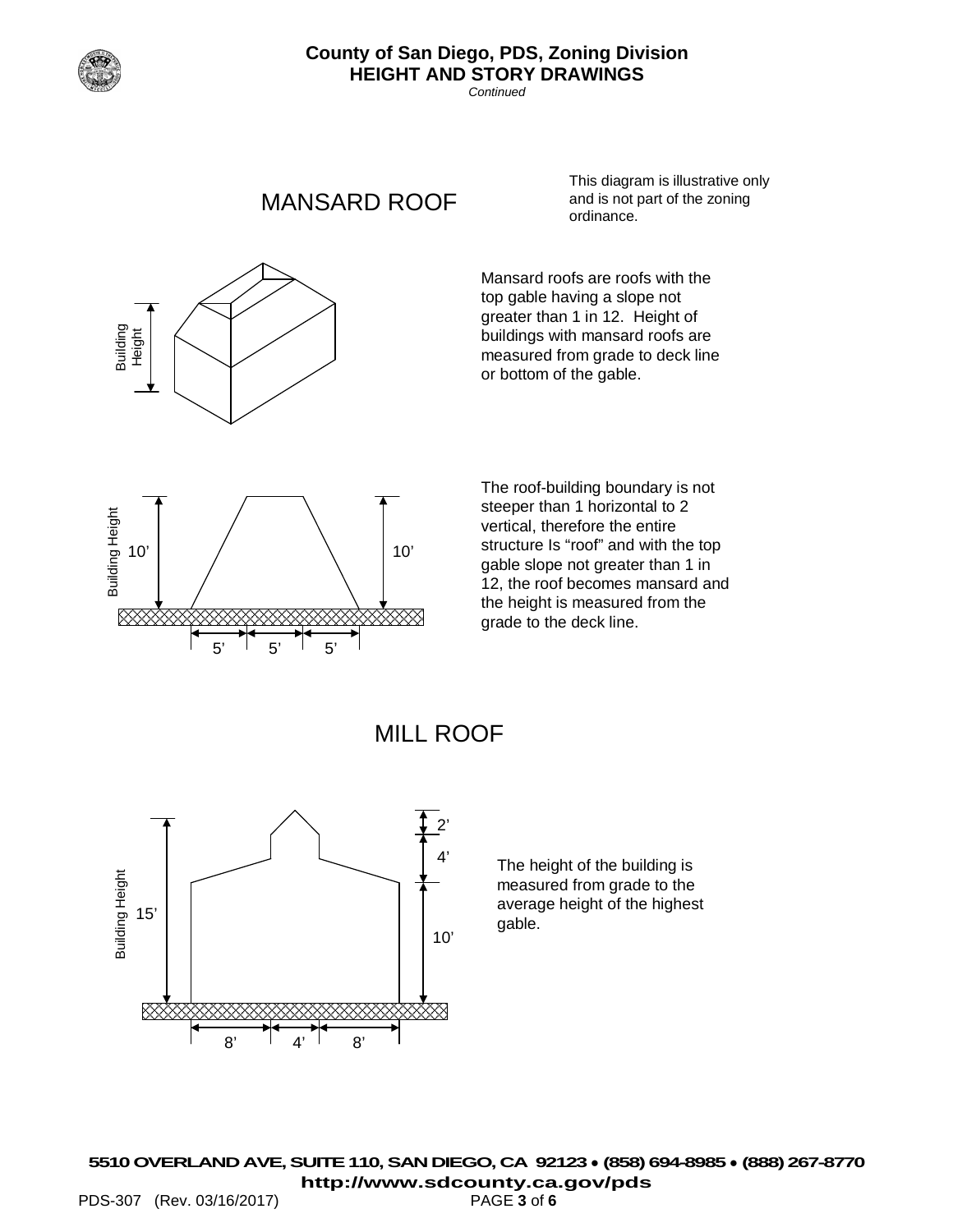

## **County of San Diego, PDS, Zoning Division HEIGHT AND STORY DRAWINGS**

*Continued*

This diagram is illustrative only and is not part of the zoning ordinance.

"Height, Building"

Flat Roof: The height is measured from grade to the highest point of the coping.



Gable Roof: The height is measured from grade to the average height of the roof.

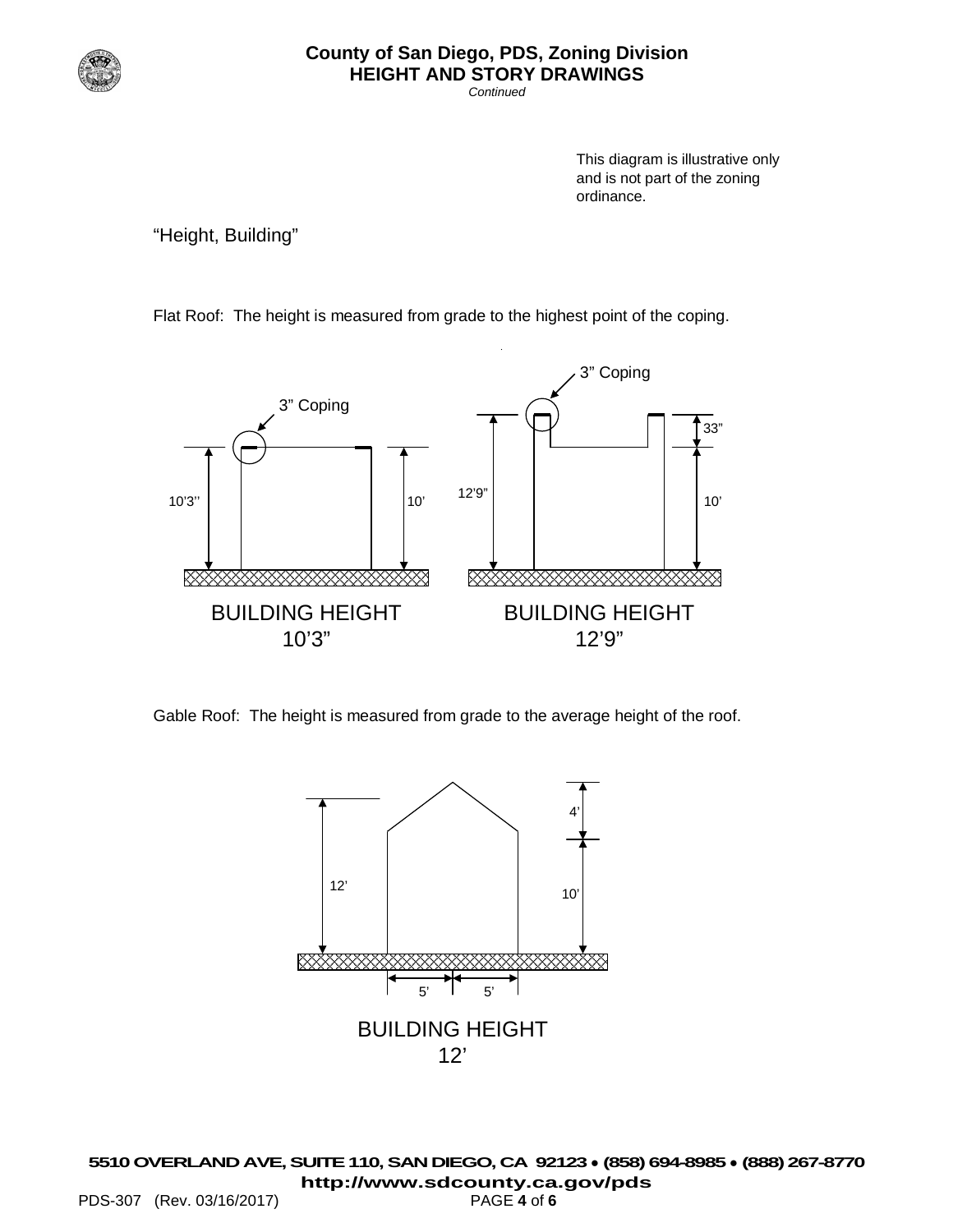

## **County of San Diego, PDS, Zoning Division HEIGHT AND STORY DRAWINGS**

*Continued*